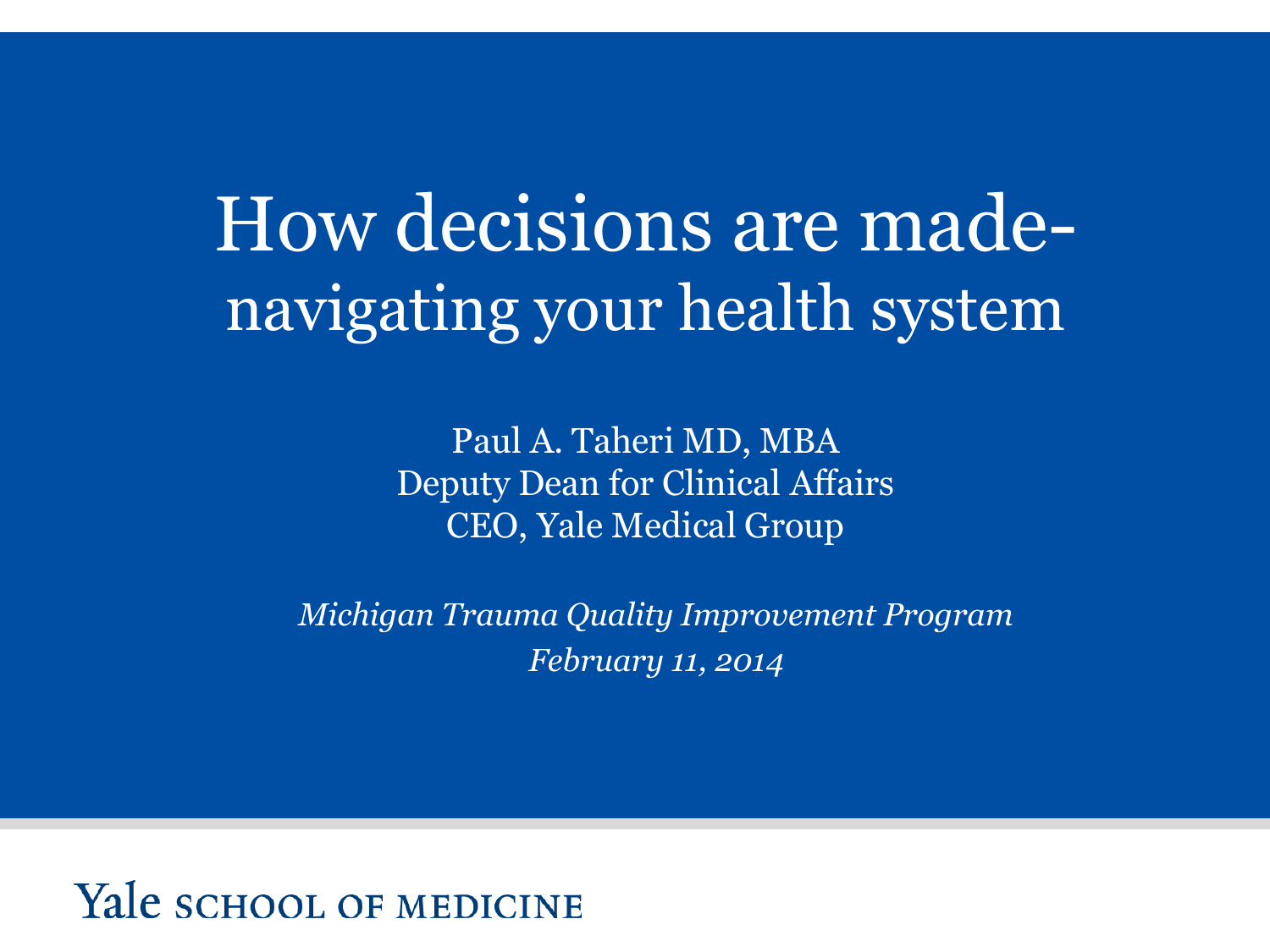## Who am I?

- Trauma Surgeon
- University of Michigan 1994-2007
	- Trauma Director
	- Associate Dean of Academic Business Development
- University of Vermont 2007-2013
	- President/CEO of University of Vermont Medical Group
- Yale University March 2013 Current

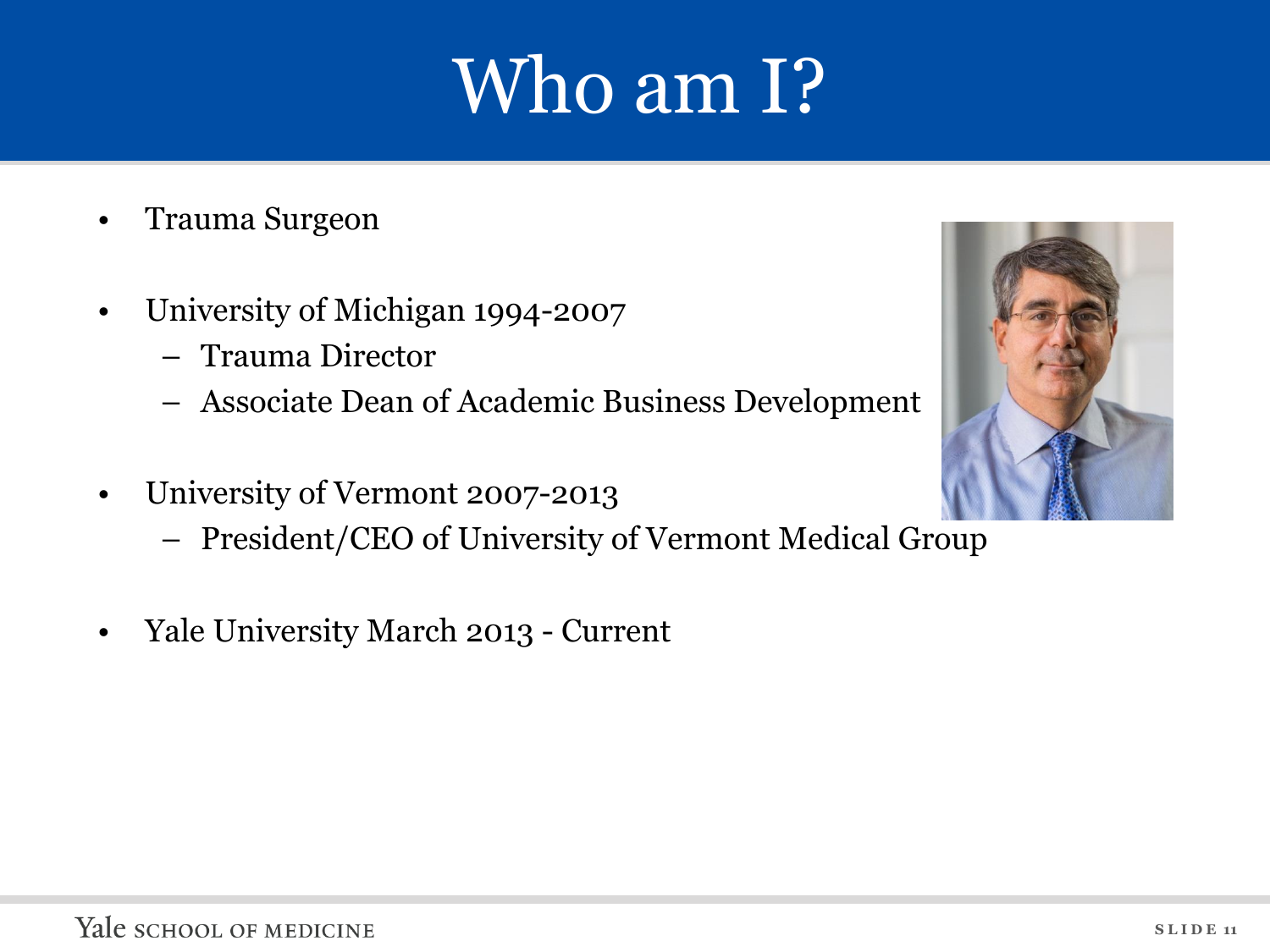# Goal for today

- Provide some framework
- Provide a bit of perspective
- Have real dialogue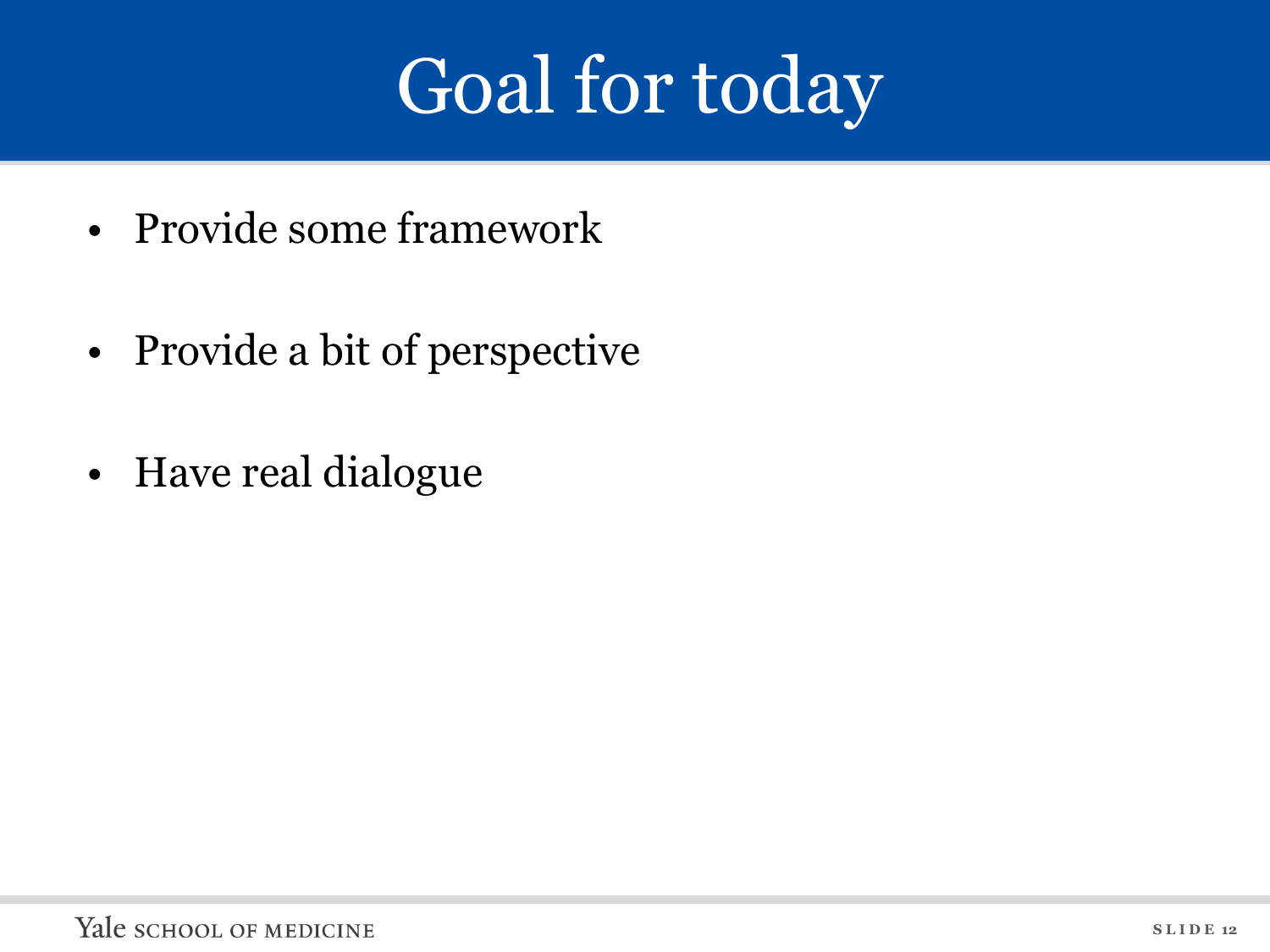#### So how are decisions made inside our organizations

- Significant variation in actual process, but information and common themes are evident
- So what are the key issues/considerations and what is the optimal process for decision making?
- Who really are the decision makers?
- What happens when you leave the room what is the Sr. Leadership discussion?
- Let's start with the important considerations you need to be aware of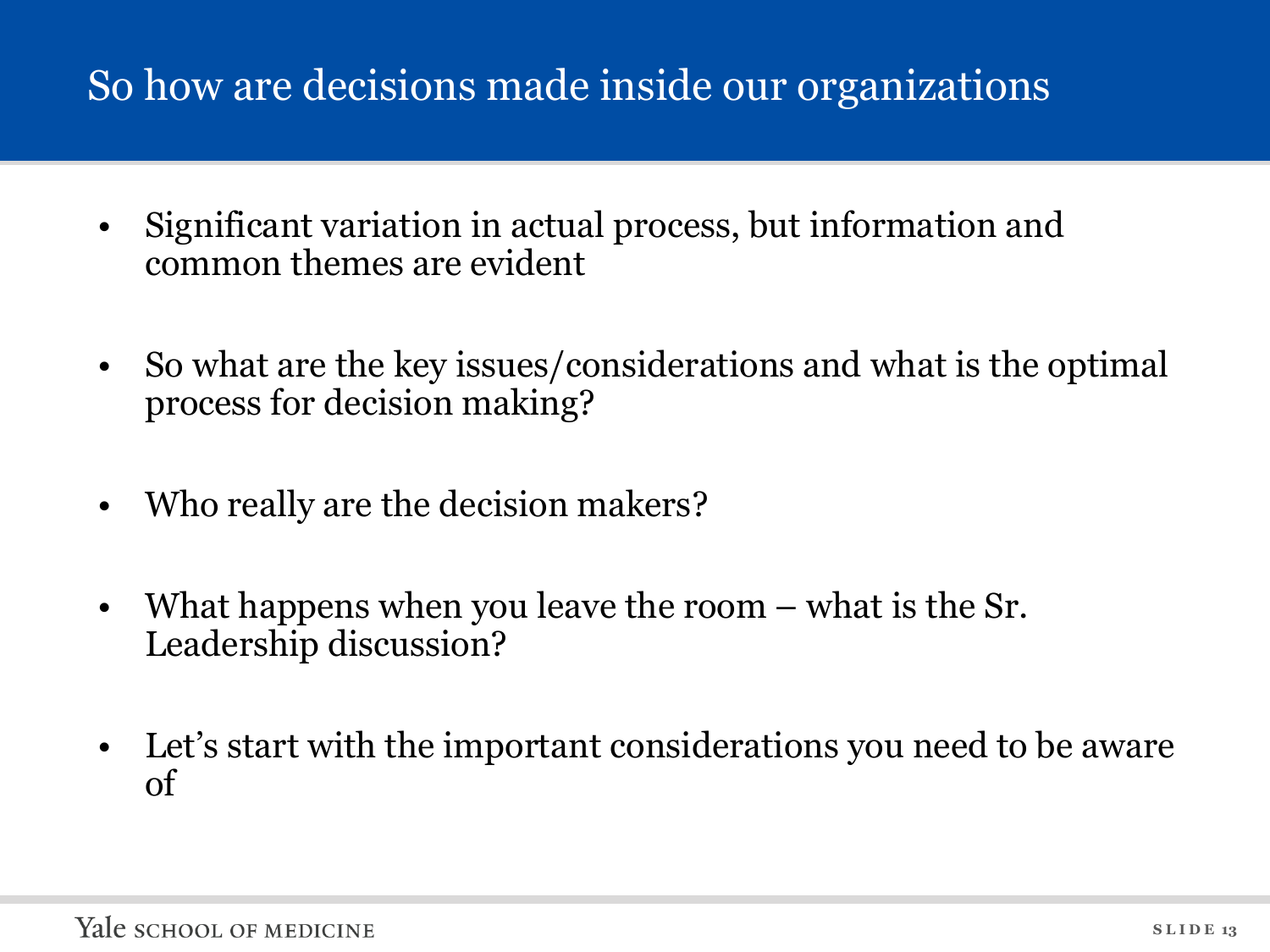## You need to be mindful of two issues

- **Money**
- **Governance**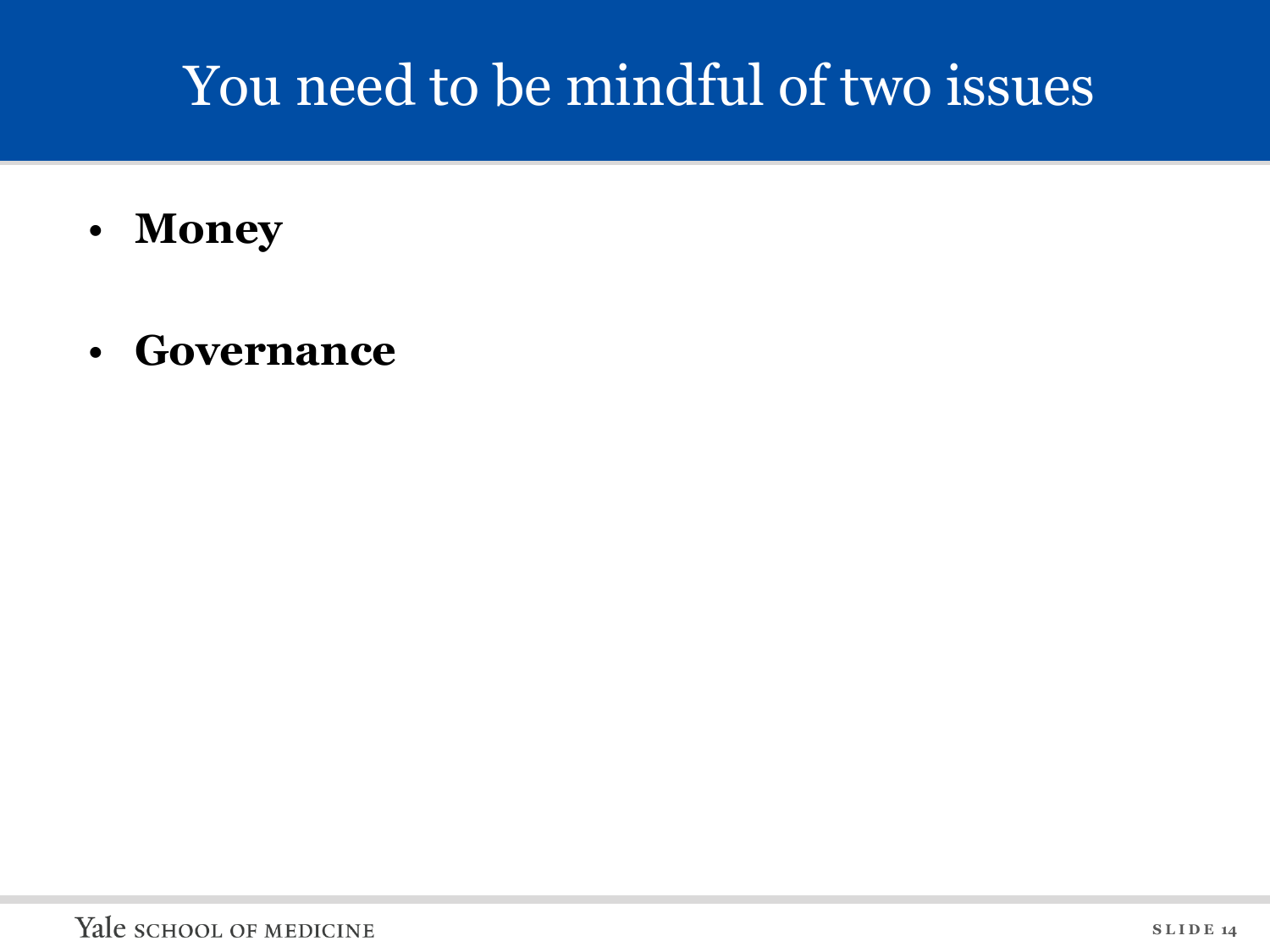## Understand your environment

- What is the role of your organization in the larger landscape of the State's health care
	- Academic, regional or local focus?
	- Is your hospital part of a larger system? If so where does it fit?
	- Are you "integrated" clinically, organizationally, financally…
- What is the current status of your organization vis a vis your local environment
	- Is it making money? Is the leadership stable? Is the press chasing some story down?
- This is very important to understand. So take a moment to "inventory" your institution. Assess where it is and what is has going for it.
	- Be brutally honest in this assessment.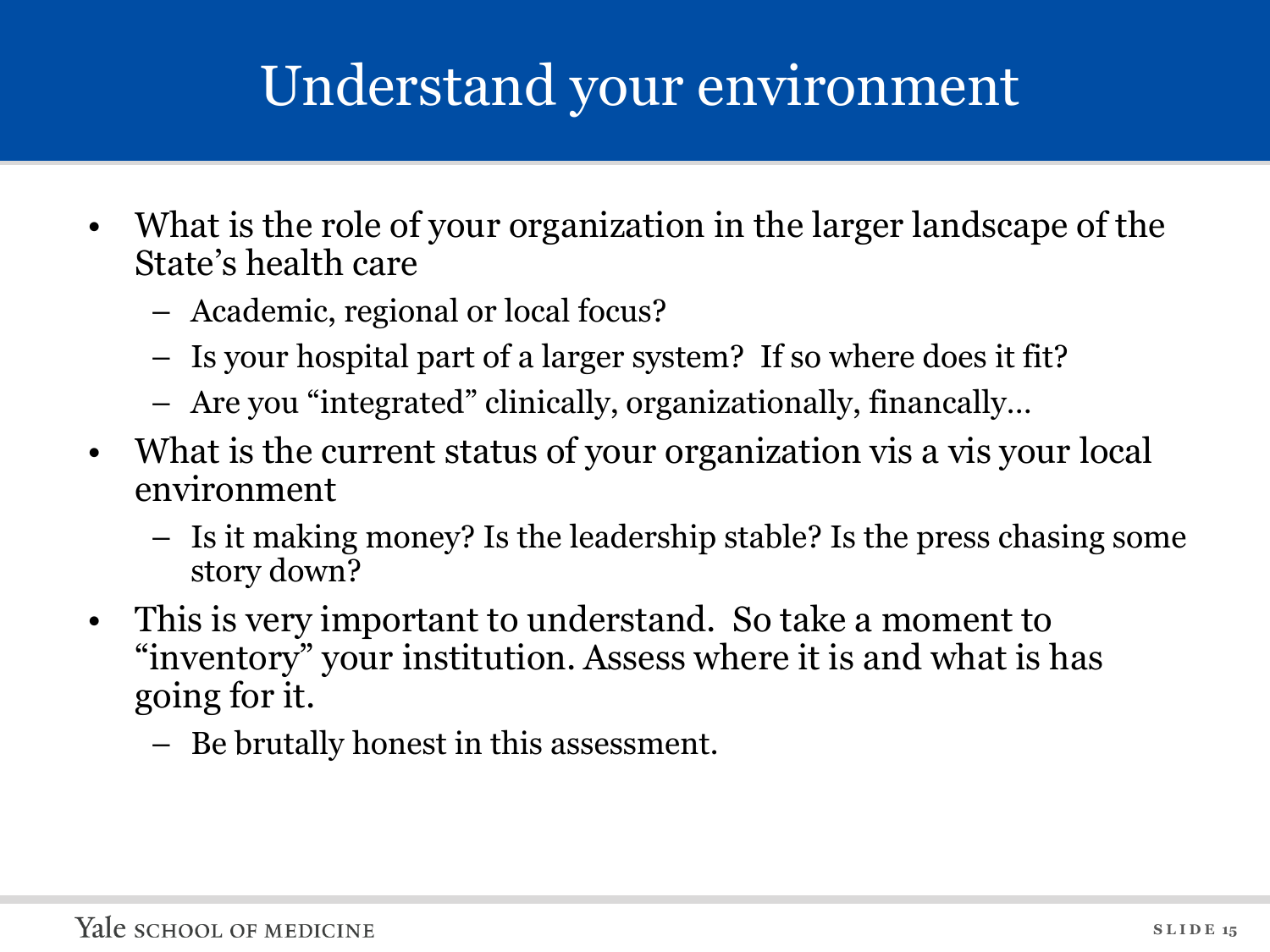#### Understand the basic vision for the organization

- **Of course the mission is quality compassionate care….but what is the direction of the enterprise?** 
	- Locally focused on primary/secondary, OP care?
	- Quaternary care driven (University /teaching institutions?)
	- Are you moving toward true capitation/population health or are you going to "milk the current fee for service environment for a while longer?"
	- Understanding these types of considerations is very important in where your proposal "fits in" and how you are viewed by Sr. Leadership.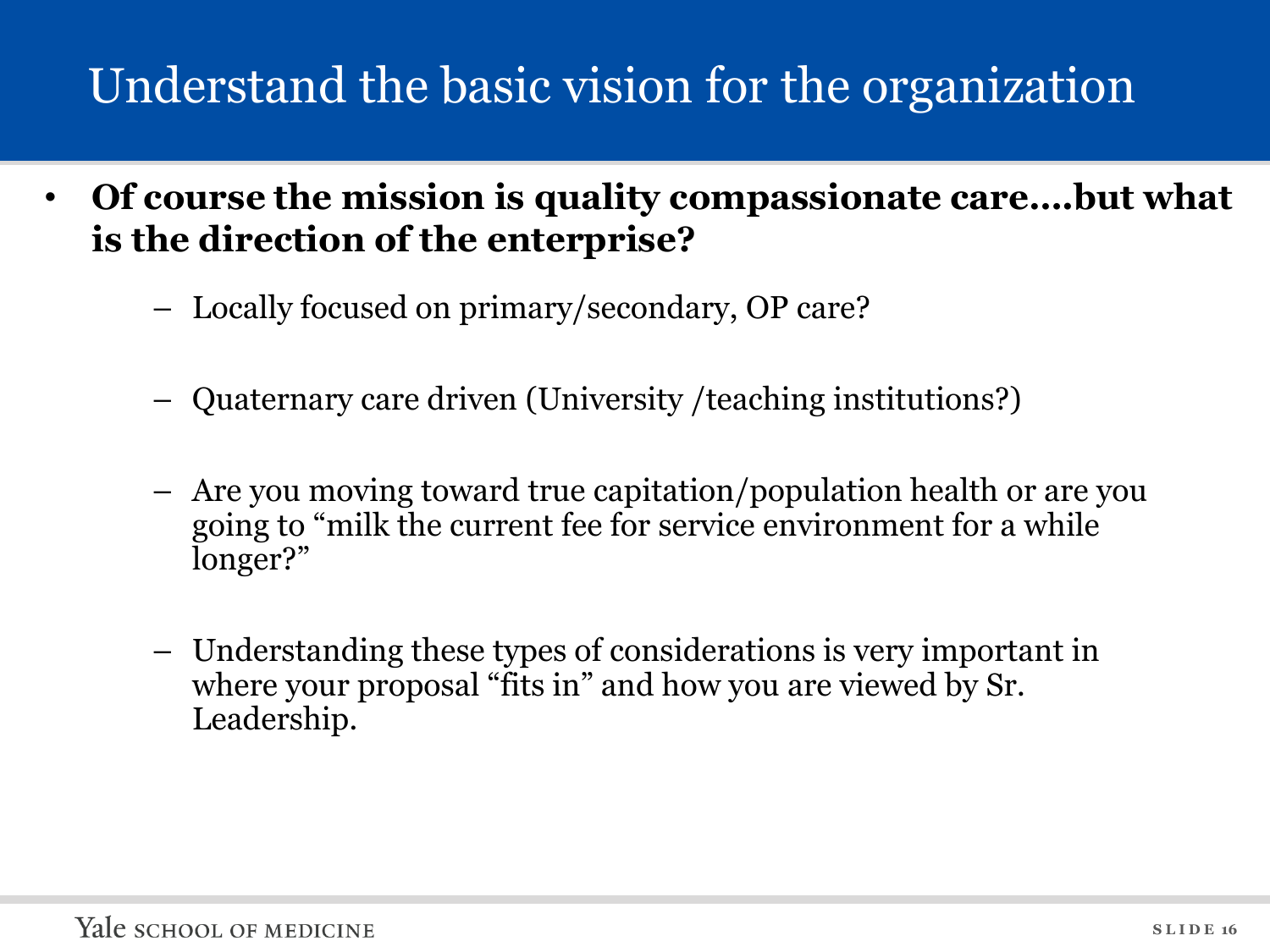## Governance a few basic ground rules - triage

- Decisions must be triaged just like clinical decisions are:
	- Operative decisions are determined by surgeon (of course), but smaller decisions are made all along the way….registration, which pre-op room does the patient go to….
	- So what you present to whom matters. For example, do not ask the CEO for a printer, new furniture, or to cover a lease for \$500/month. I have been asked for each of these mentioned…
	- So, truly think about what you are asking to whom.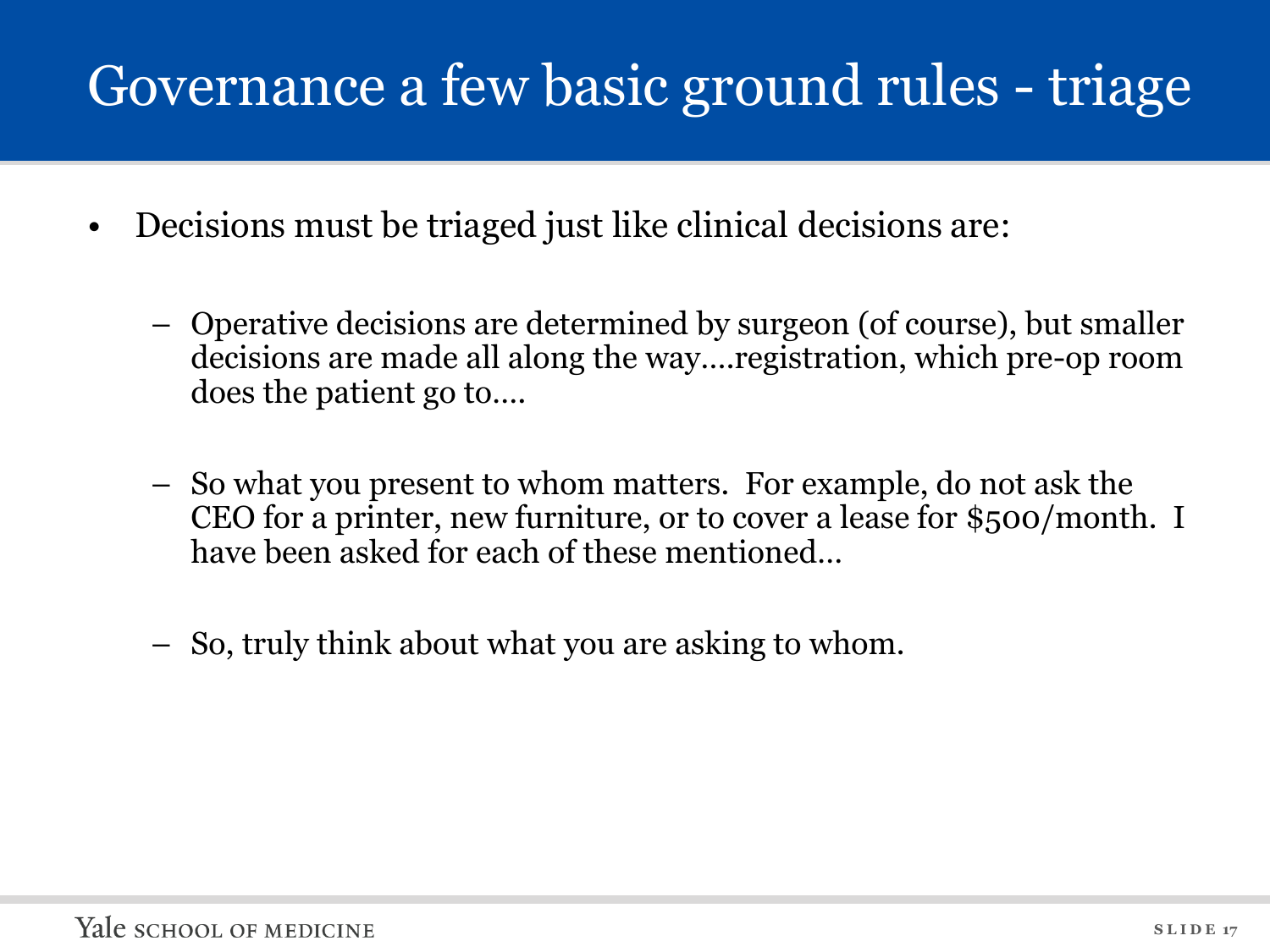#### Governance – more ground rules - information

- Come when you are fully prepared = have the financial, operational, timeframes, and the like all clarified.
	- Executives value their time just like you do.
- Write it all down in a document.
- Provide lots of background information about your service, the relevance of your service, volumes, number of faculty/employees….
	- This can all be in an appendix of your presentation
	- You would be stunned how little the Sr. Leadership knows about individual programs/MD's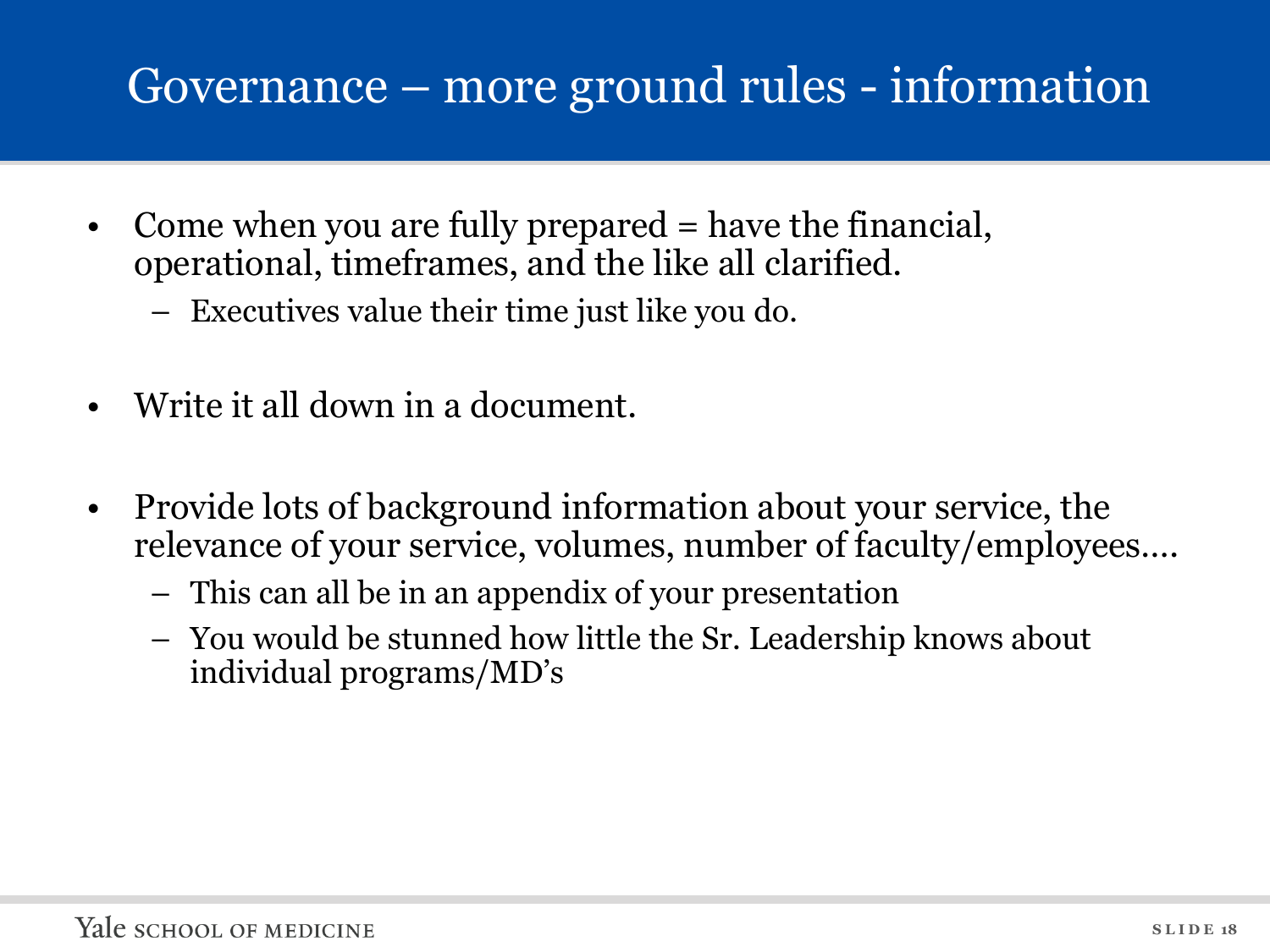#### Governance – what do we really want to see

- Your presentation should focus on the operational impact, how/why you can actually get this done, how you will measure success/failure, who is accountable for what.
- Financial impact/ROI <u>you</u> do not need to do this! Have the hospital do it for you.
	- If you use their people, data, and processes, there is nothing to debate about the validity of the numbers.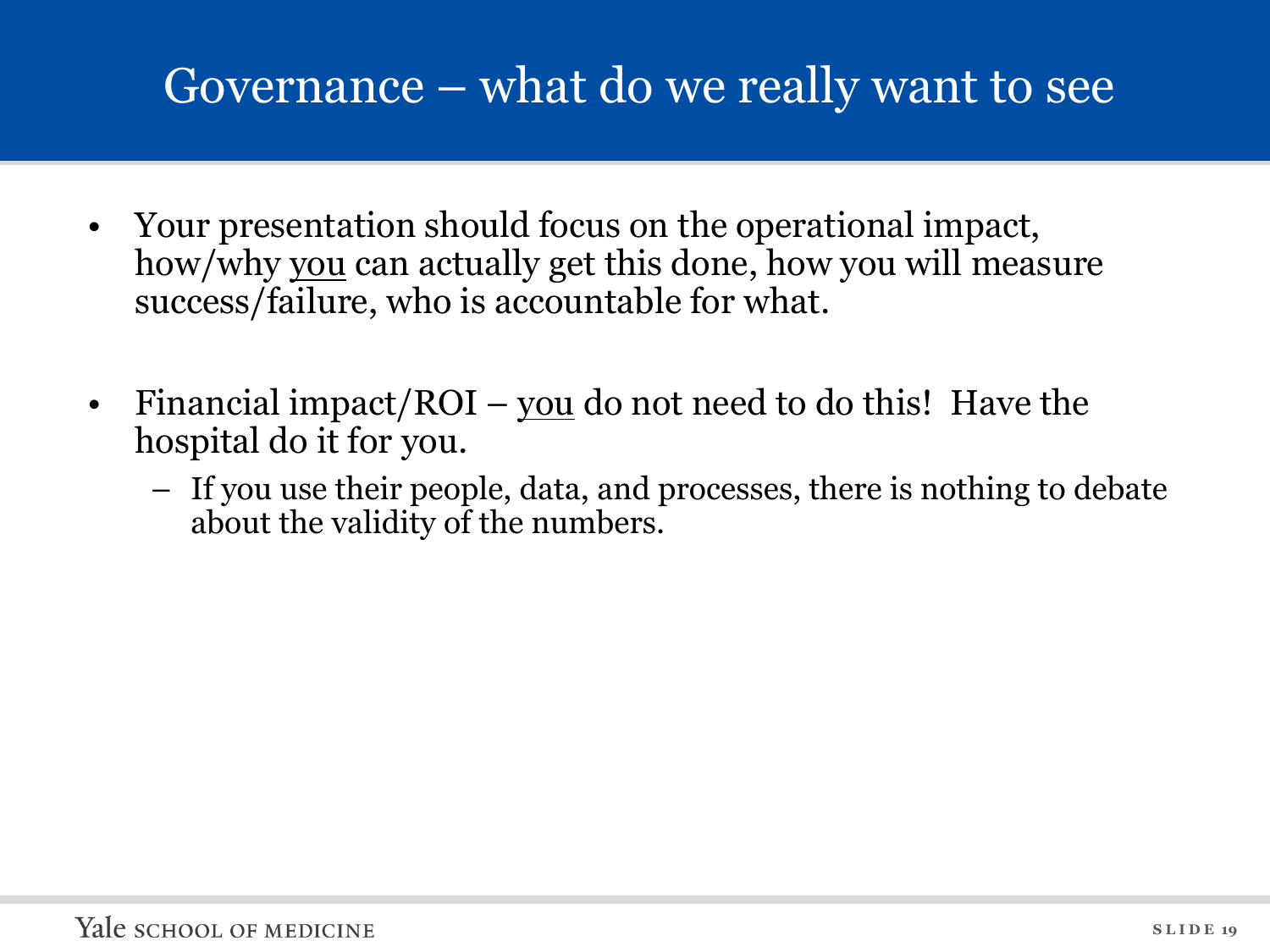## Institutional considerations - Money

- Volume of patients and hospital capacity
	- Will this grow volume? Is the hospital full of the right patients?
- Access to capital What truly is the financial status of the organization?
	- Metrics of success days cash on hand, bond ratings, debt/capital ratio…there are many others
	- Operating Margin
	- Capital expenditures
	- Collectively these tell a financial story you do not need to know them, but you should have a sense of how things are going financially?
		- If you are asking for \$10M and the hospital is losing \$50M, likely a tough ask…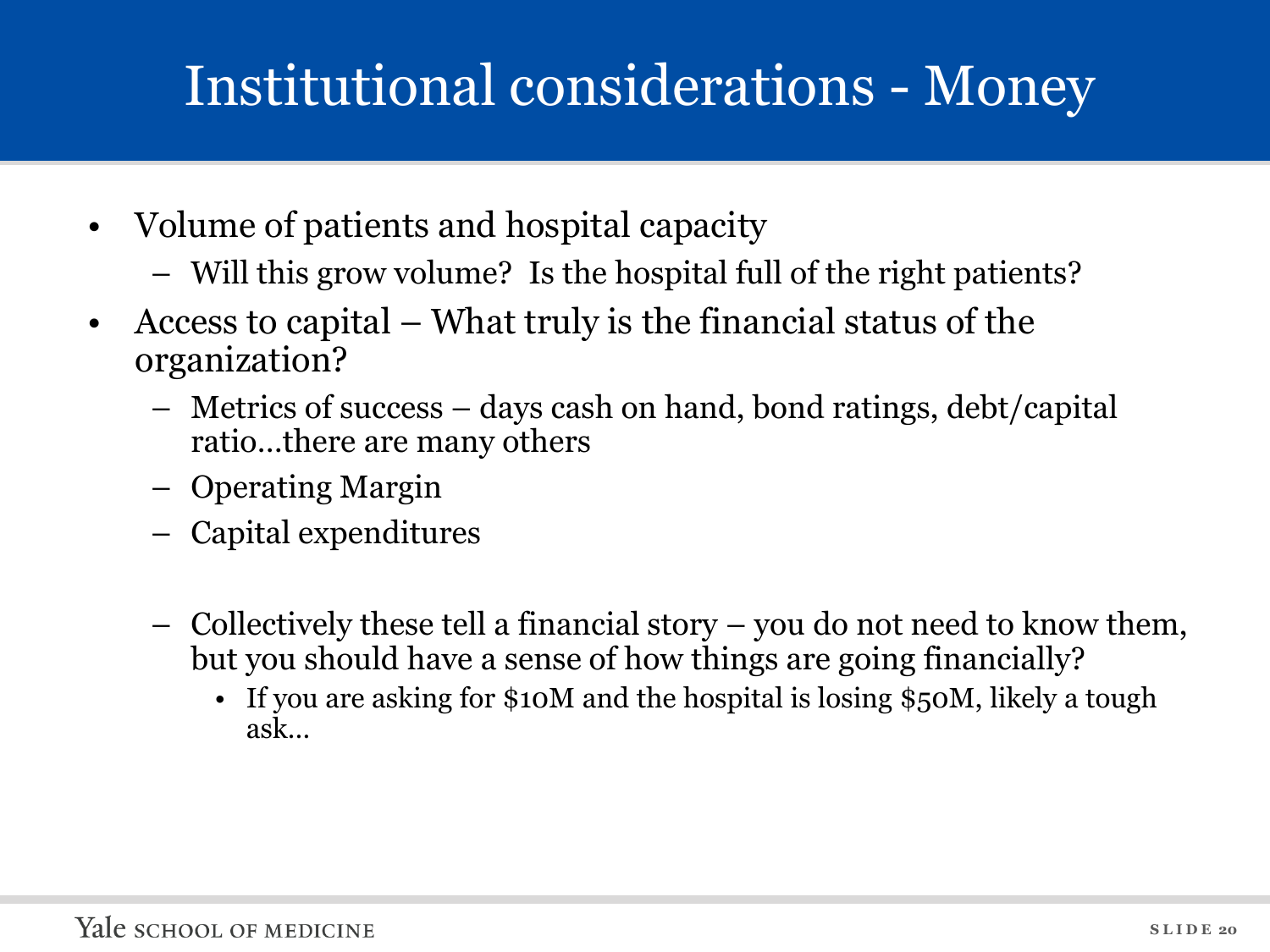## The numbers

- We know most initiatives lose money, but some have to make money.
- We look at the portfolio of investments to have an Net Present Value (NPV)  $> 0$ .
- One of the key issues is RISK who bears it where and when in the length of the initiative.
	- So outline where, when the risks occur and who owns them and how you will work to mitigate these and other risks throughout the initiative.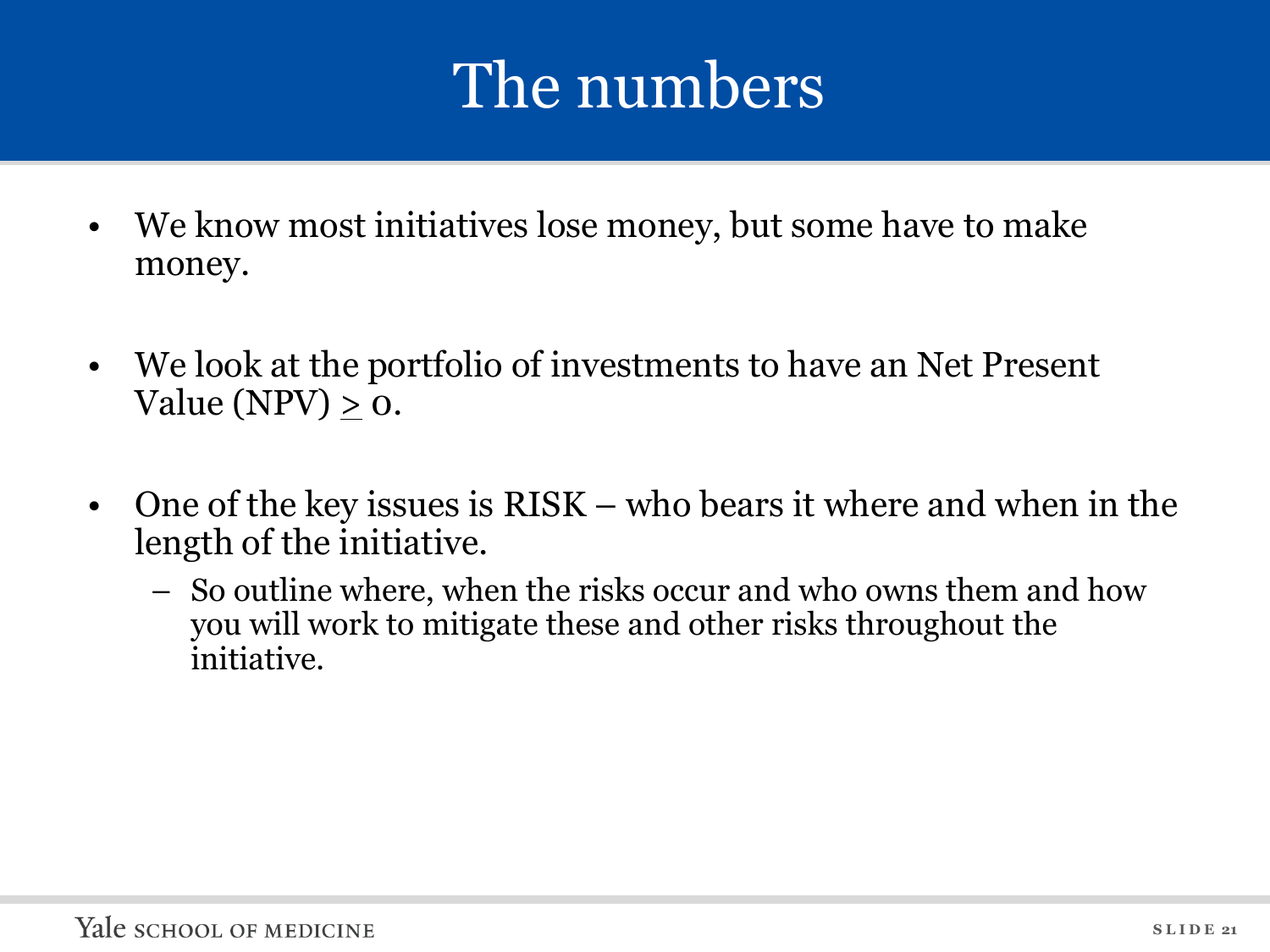## Capital Budget process – Timing matters

- When is the budget cycle? How does it work at your hospital
	- Harder to ask for money if the budget was just approved last month.
- The capital budget process is complicated and time consuming, but relevant…you'll likely need to deal with this.
- Remember others are requesting \$\$\$ there is competition for money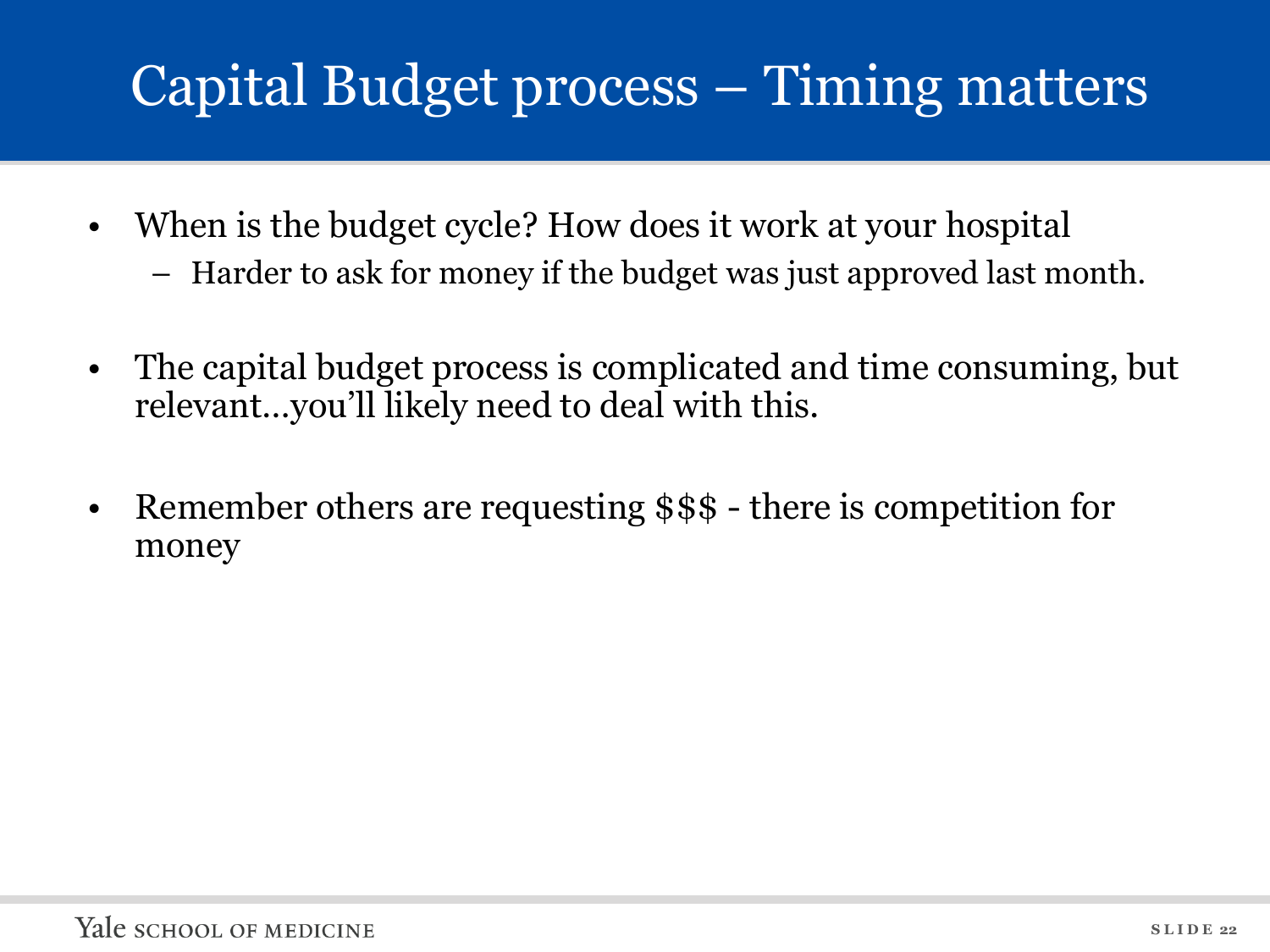## Capital budget decision making (template)

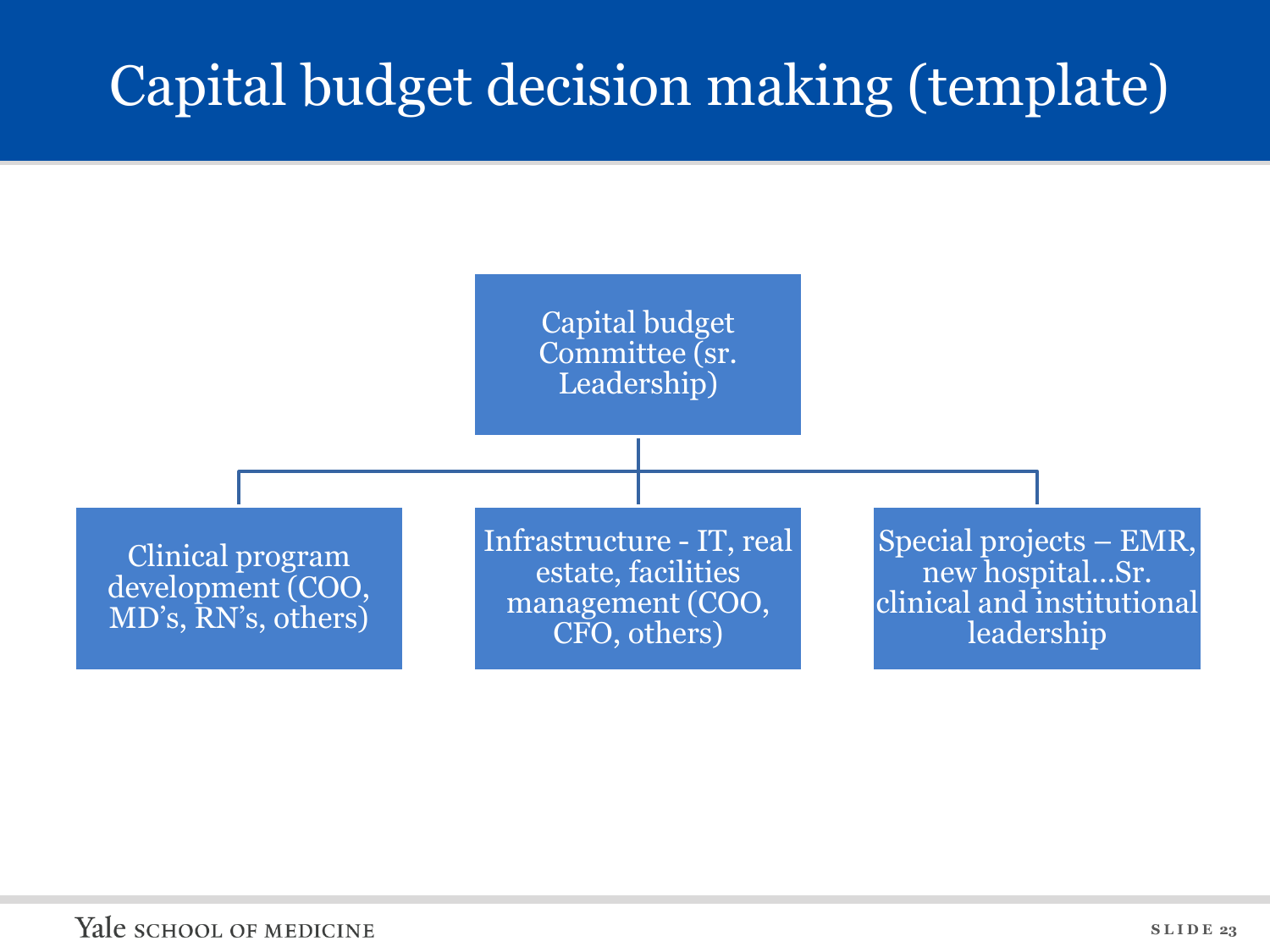## The requesting individual

- The "subjective" component of decision making
- Is the requester credible?
- Have they done it before and succeeded?
	- The best predictor of the future is the past.
- Is this truly benefiting the organization, or is this just a "pet project" of the individual?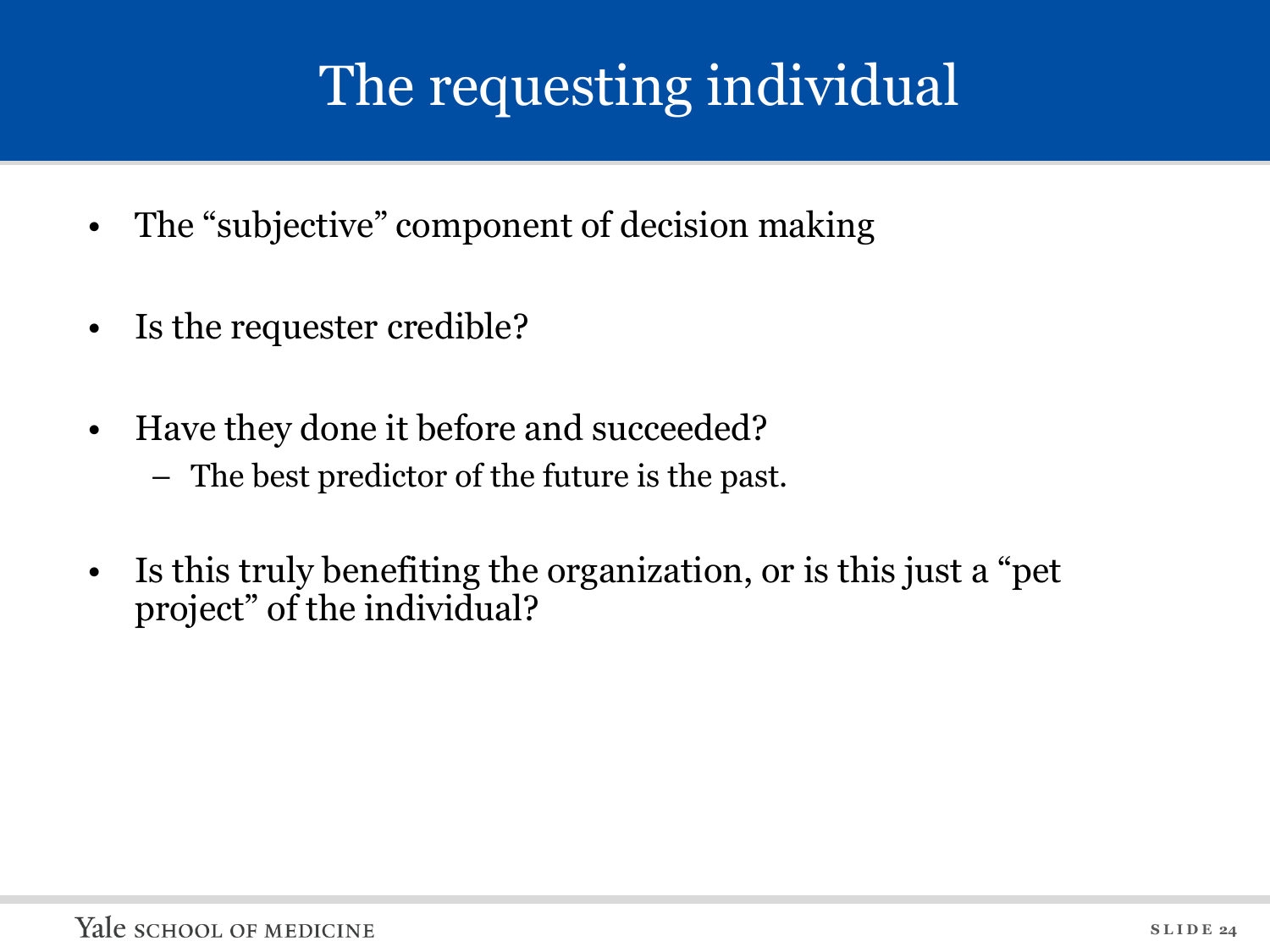## The individual requestor (you)

- You have to be honest with yourself
	- What is your track record?
	- Best to start with small projects, then to bigger ones….graded responsibility, just like residency (your first case is not a transplant!)
	- Be transparent
- Vet your presentation with some colleagues and folks with whom you will be impacting.
	- So if you are proposing expanding your program (code word "turf") executives will want to understand where all of the constituents are on your proposal.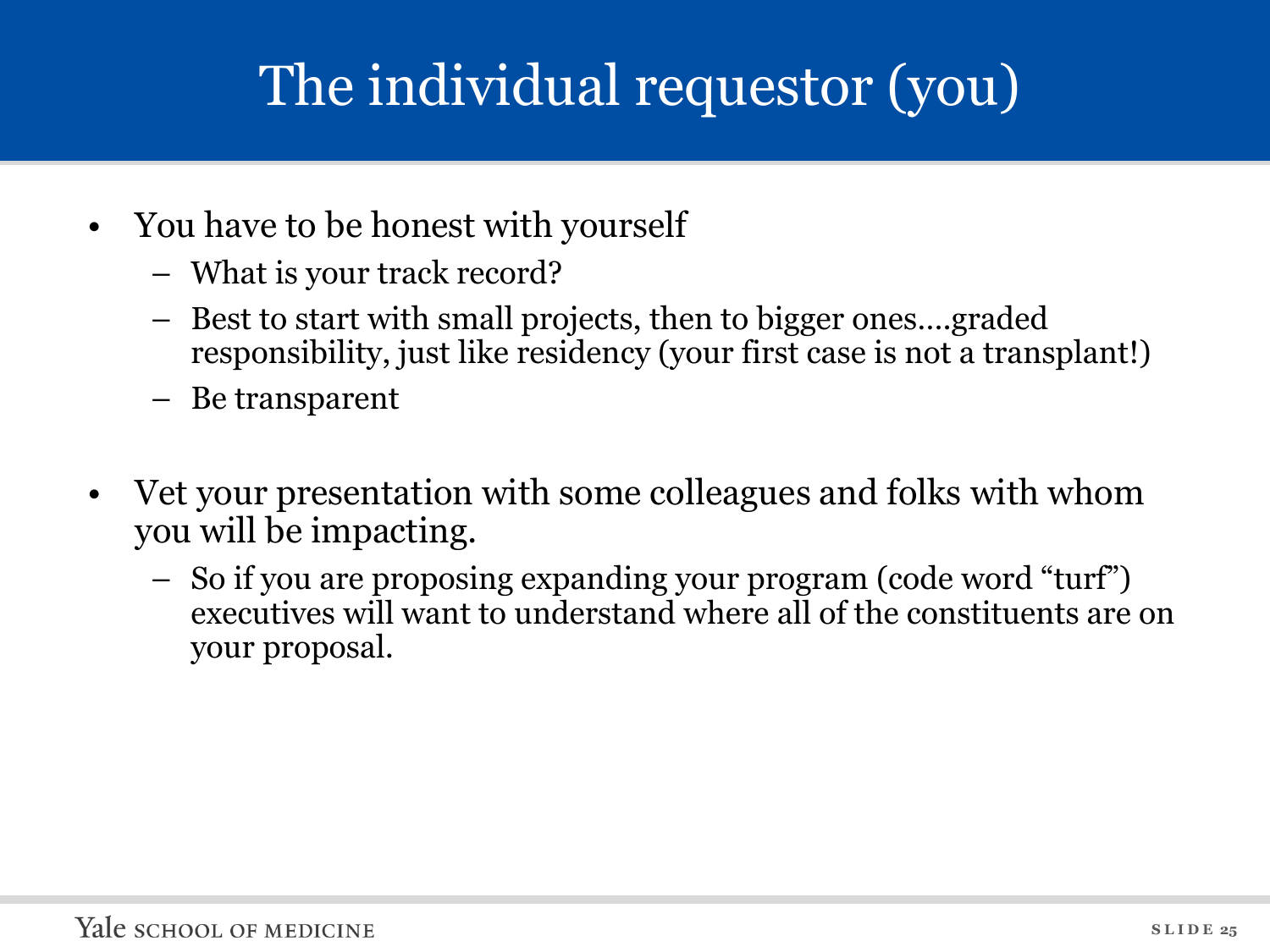### What are your strengths

- Providers bring a lot to the table:
	- Patients = volume = money
	- Information your information is much better that the executives
	- Ability to implement you are the only ones who can implement a clinically based initiative
	- Collectively these actions will help build the hospitals brand.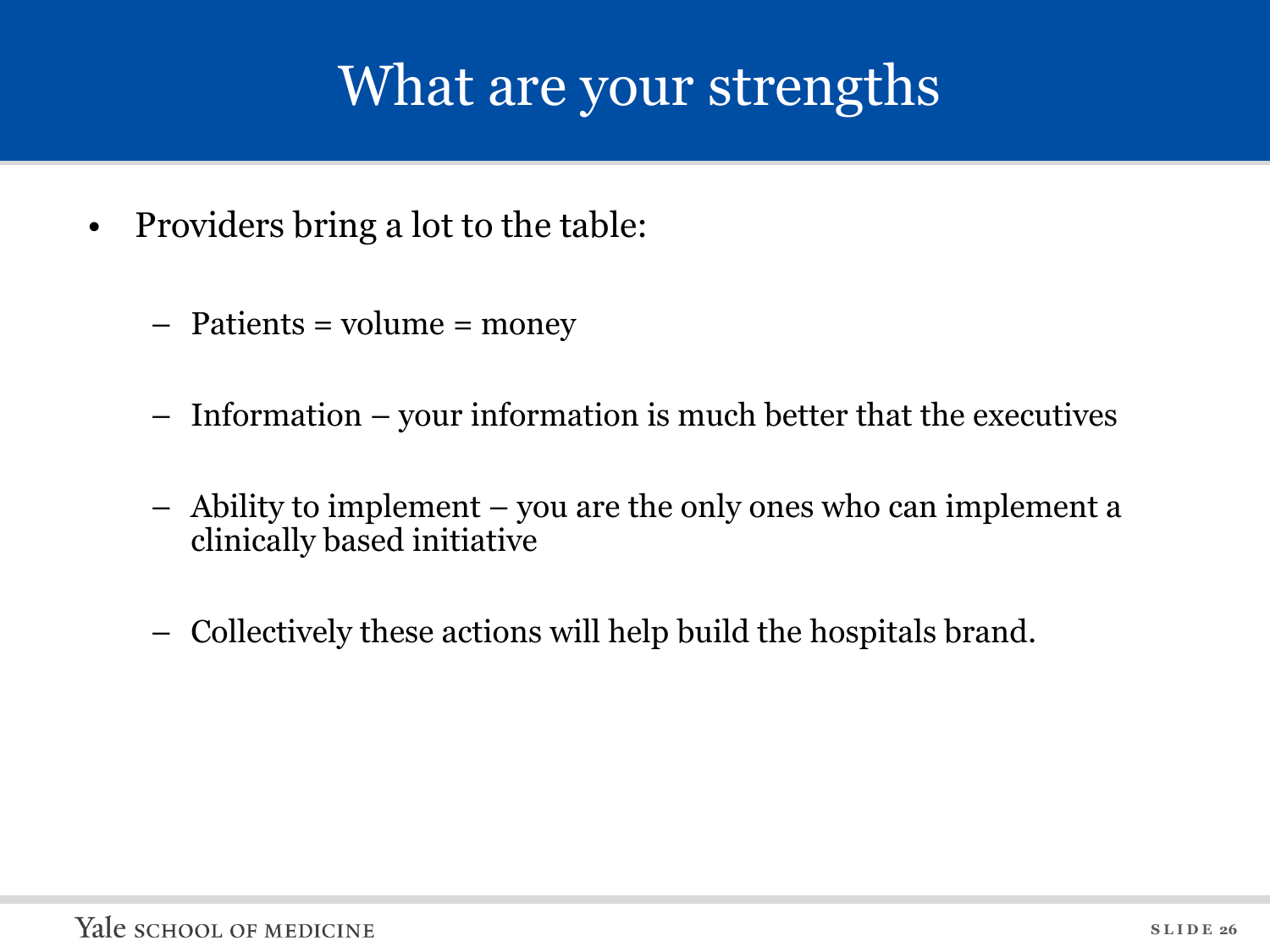## When you leave the room

- Here are the basic questions we ask:
	- Does this project/initiative make strategic sense?
	- Was the presentation legitimate/credible or BS?
	- Can we actually execute on this initiative?
	- Are you the right person/team to get it done?
	- What are the other initiatives we have that are similar can they be combined?
	- Are the finances as presented reliable/credible?
	- What are the politics of this decision?
		- What happens if we say No or Yes both answers have implications